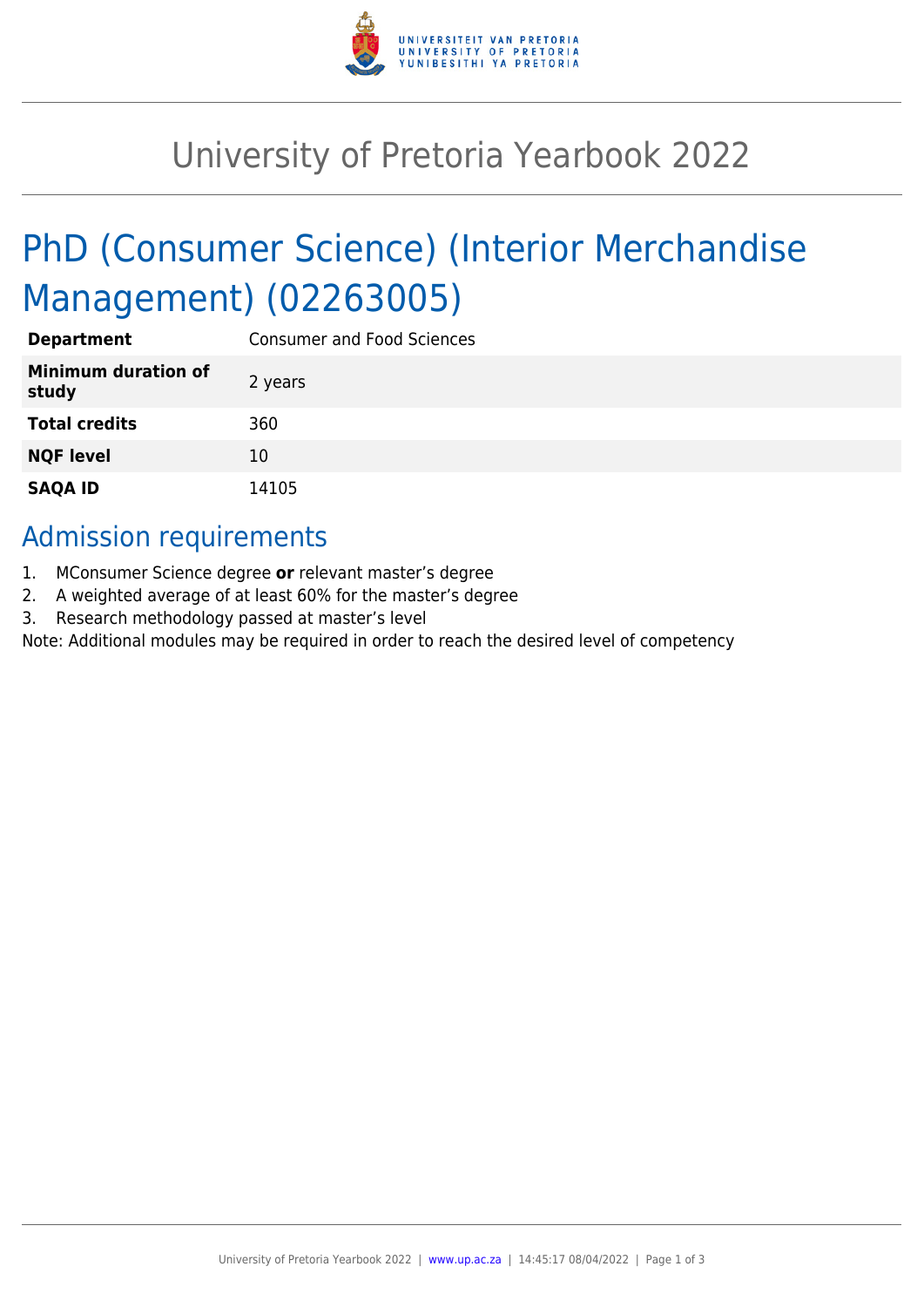

## Curriculum: Year 1

**Minimum credits: 360**

#### **Core modules**

[Thesis: Consumer Science 990](https://www.up.ac.za/faculty-of-education/yearbooks/2022/modules/view/VBR 990) (VBR 990) - Credits: 360.00